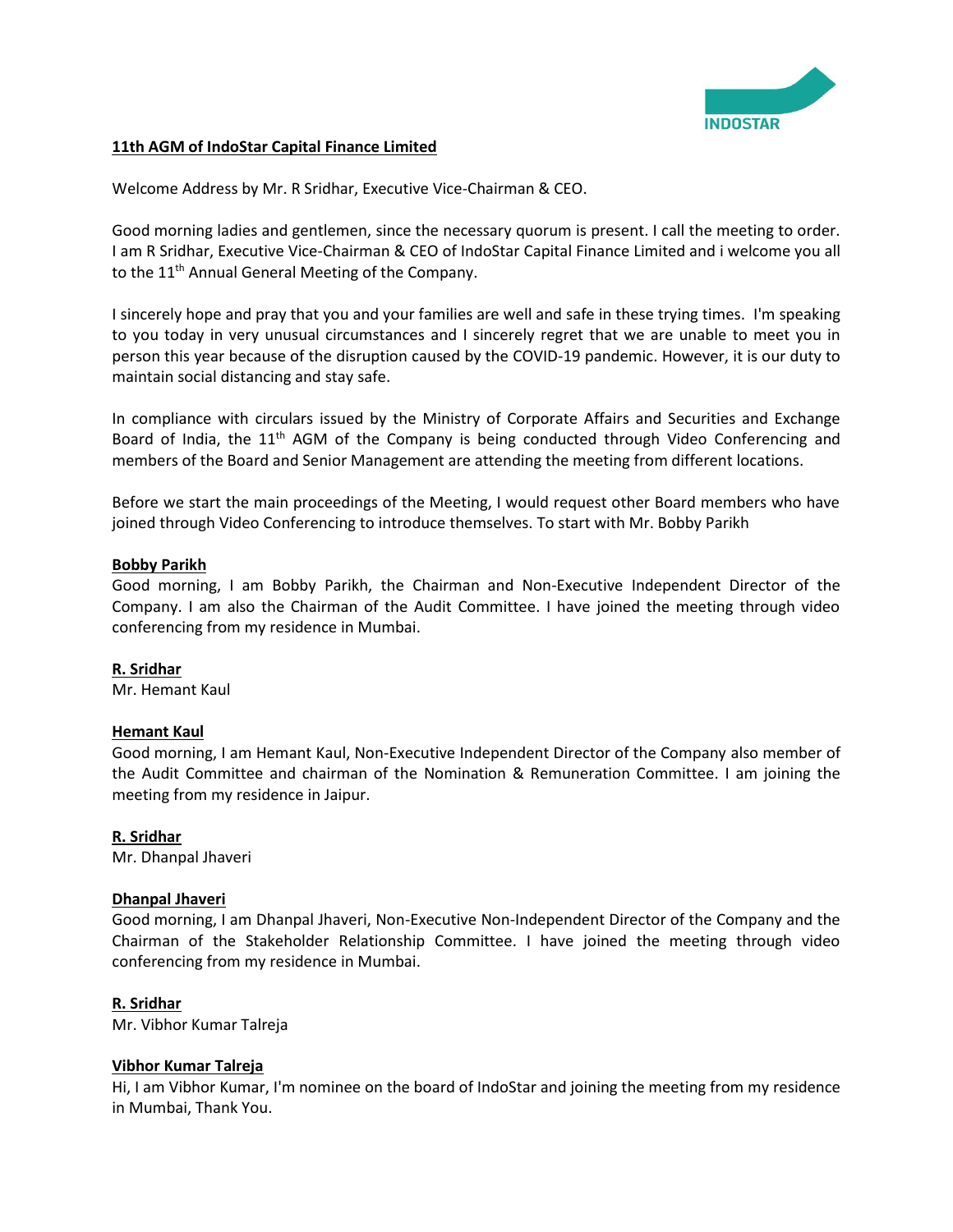

**R. Sridhar** Mr. Sridhar Rengan

# **Sridhar Rengan**

Good morning, I have joined the meeting through video conferencing from my office in Mumbai.

# **R. Sridhar**

Mr. Aditya Joshi

# **Aditya Joshi**

Hi, Good morning everyone, Good morning Sridhar, I am Aditya Joshi, I am Non-Executive Non-Independent Director of the Company. I have joined the meeting through video conferencing from my residence in Mumbai.

# **R. Sridhar**

Members are requested to note that Ms. Naina Krishna Murthy, Non-Executive Independent Director of the Company has expressed her inability to attend the AGM.

We also have with us members of the Senior Management of the Company - Mr. Pankaj Thapar, Director – Strategy, Mr. Amol Joshi – CFO, Ms. Benaifer Palsetia, Chief Human Resource Officer, Ms. Jaya Janardanan, Chief Operating Officer, Mr. Jitendra Bhati, Company Secretary and our business heads, who have joined the meeting through video-conferencing from their respective locations.

Representatives of S. R. Batliboi & Co. LLP, the Statutory Auditors of the Company and M Siroya and Company, the Secretarial Auditor of the Company and Scrutinizer for the e-voting process for this AGM, have joined the meeting. We also have with us representatives of Deloitte Haskins & Sells LLP, Chartered Accountants, proposed to be appointed as Statutory Auditors of the Company at this AGM.

In terms of Section 104 of the Companies Act, 2013 read with the Articles of Association of the Company, I now request Mr. Bobby Parikh, Chairman, to occupy the chair and conduct the proceedings of the AGM.

# **Mr. Bobby Parikh**

Thank you, Mr. Sridhar.

Dear Members,

On behalf of the Board of Directors, I extend you all a warm welcome to the 11<sup>th</sup> AGM of the Company. I hope each one of you is safe, healthy and maintaining social distancing as per the guidelines issued by the Government authorities.

As mentioned by Mr. Sridhar, in view of the social distancing norms to be followed due to the COVID-19 pandemic, this AGM has been convened through video conferencing in compliance with the provisions of the Companies Act 2013, the circulars issued by the Ministry of Corporate Affairs, and the Securities and Exchange Board of India. The Company has engaged the services of Central Depository Services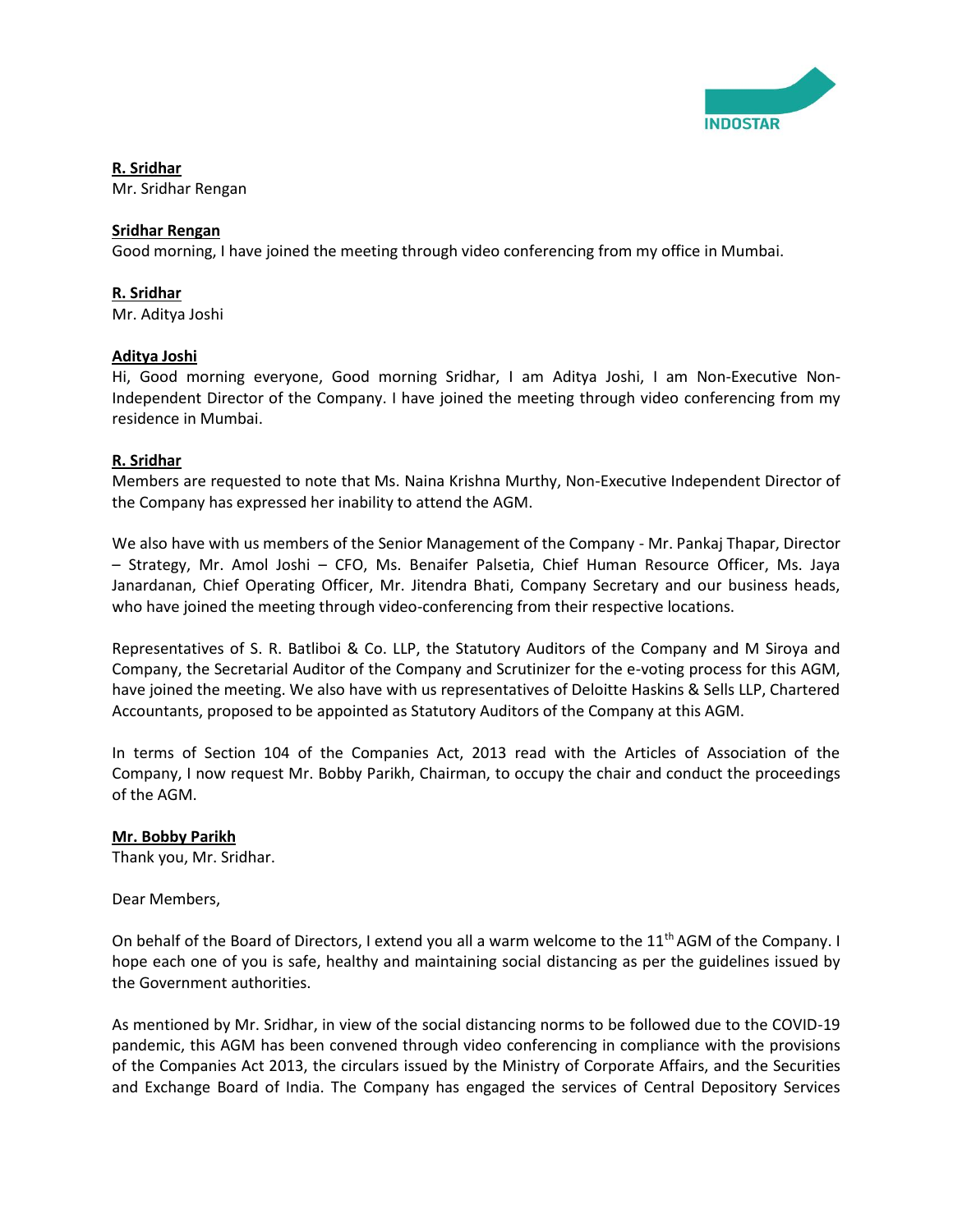

(India) Limited ("CDSL") for providing the facility for participation in the AGM through Video Conferencing and for electronic voting on matters set out in the AGM Notice.

Since the requirement of physical presence of the Members at a common venue has been dispensed with, the Company has made all efforts feasible under the current circumstances to enable the Members to participate at the meeting through the video conferencing facility and vote electronically. The Facility for joining this meeting through video conferencing is made available for the members on a first-come-first-served basis.

As the AGM is being held through video conference there is no requirement of appointment of proxies, and accordingly the facility for appointment of proxies by the Members is not available.

### **Quorum**

As confirmed by the Company Secretary, the required quorum being present, I call the meeting to order.

The Register of Directors and Key Managerial Personnel and their Shareholding, Register of Contracts with related party and contracts and Bodies etc. in which directors are interested and all the other documents referred to in the AGM Notice and the Explanatory Statement annexed to the AGM Notice are available for online inspection by the Members during the continuance of the meeting. Members who wish to inspect any of these documents, can write to the Company Secretary & Compliance Officer a[t investor.relations@indostarcapital.com.](mailto:investor.relations@indostarcapital.com)

#### **AGM NOTICE**

As the Notice convening the AGM has been dispatched by way of permitted mode, I take the same as read.

#### **STATUTORY AUDIT REPORT AND SECRETARIAL AUDIT REPORT**

The Statutory Audit Report and the Secretarial Audit Report for the financial year ended March 31, 2020, do not contain any qualifications, reservations, adverse remarks or disclaimers.

#### **CHAIRMAN'S ADDRESS TO THE MEMBERS**

The annual report that has been circulated, contains my massage to Shareholders. I take the liberty to highlight a few key matters. The Financial Year 2020, as we all know, has been a year of challenges, as an unusually complex mix of geo-political factors and events unfolded.

While the Government was seeking to address flagging growth, the outbreak and fast spread of COVID-19 shifted the Government's focus to managing the crisis. The rampant spread of the outbreak of COVID-19 has triggered significant downside risks to the overall global economic outlook.

With the virus spreading rapidly in India, the government imposed extended lockdowns, which resulted in supply chain disruptions and a fall in consumption demand, leading to further stress on the banking and financial sectors. The cascading impact of these, sharply impacted cash flow to most segments of the economy.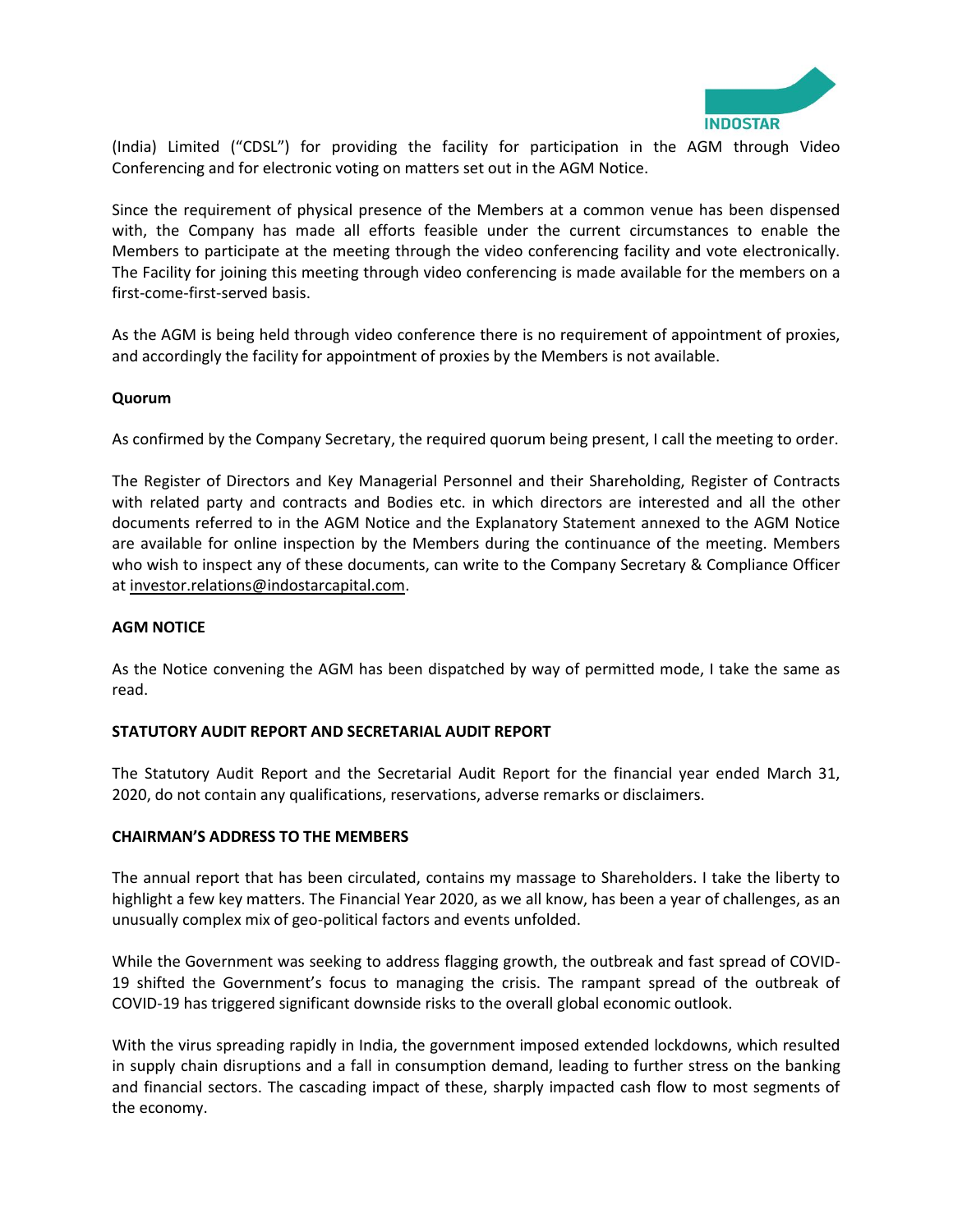

The COVID-19 pandemic impacted financial markets and consumer sentiments alike. Fall in demand, lower incomes and production shutdowns curtailed consumer mobility and led to deferral of spending and adversely impacted businesses. NBFCs, which had already been facing a liquidity squeeze, will face challenges on the asset side. Maintaining liquidity buffers and capital will be a greater challenge. Enhanced provisioning requirements in banks will also constrict liquidity available for lending.

Despite the stress however, well governed financial services companies with a strong capital base, robust risk management frameworks and capabilities, effective collection processes, rigorous cost control and increased use of technology, will become stronger.

Your Company dealt with the COVID situation efficiently with focus on cost control, asset quality and liquidity. About 90% of our customers availed the moratorium offered in line with RBI guidelines in the first round although in the second round, your Company was selective in extending the moratorium. At the same time, the Company's priority was to ensure safety and security of our workforce. It put enabling measures in place with a "Work from Home" policy to ensure business continuity, thanks to the investments we have made in our technology infrastructure over the years.

2020 had its fair share of positive results. Brookfield Asset Management, one of the largest asset managers in the world, with over US\$ 500+ billion under management, invested INR 1,225 crore as primary capital into IndoStar during the year. This is their first private equity investment in India and was completed after a very rigorous due diligence process that extended over many months. With this investment, as well as further purchases from public shareholders and others, Brookfield has become a co-promoter, along with Indostar Capital Mauritius. Their investment not only provided equity funding, which has helped IndoStar improve its capital adequacy ratio to 37.7%, but it also improved access to new debt financing via their relationships with banks and financial institutions.

During the year, we also effectively integrated the IIFL business and the team into the Company, enabling us to capitalise on the wider network and enhanced talent pool.

Over the years, IndoStar has established itself as a robust and diversified lending institution in India, even as it has sharpened its focus on retail lending. All our retail lending businesses – Vehicle Finance, Affordable Housing Finance and SME Finance – are profitable. Today, we have over INR 10,000 crore of Assets Under Management, serving nearly 66,000 customers. IndoStar's vision to help middle India realise its life's aspirations continues – whether it is about buying the first home, getting commercial vehicle financing or gaining access to SME finance to support India's entrepreneurs.

At IndoStar, we have implemented and nurture sound corporate governance practices. At the core of the Company's management is an active, capable and diligent Board of Directors, which sets the tone for good corporate governance. Even as it looks to create sustained value for all our shareholders, the constant aim is to safeguard the interest of all stakeholders.

As your Company moves forward on its transformative journey of becoming a retail lending institution, it reiterates its commitment to the success of its clients. Your Company remains hopeful and focused on leveraging the demand for affordable housing finance, vehicle finance and SME finance in India. Your Company is making further investments in technology that will improve the capabilities of the Company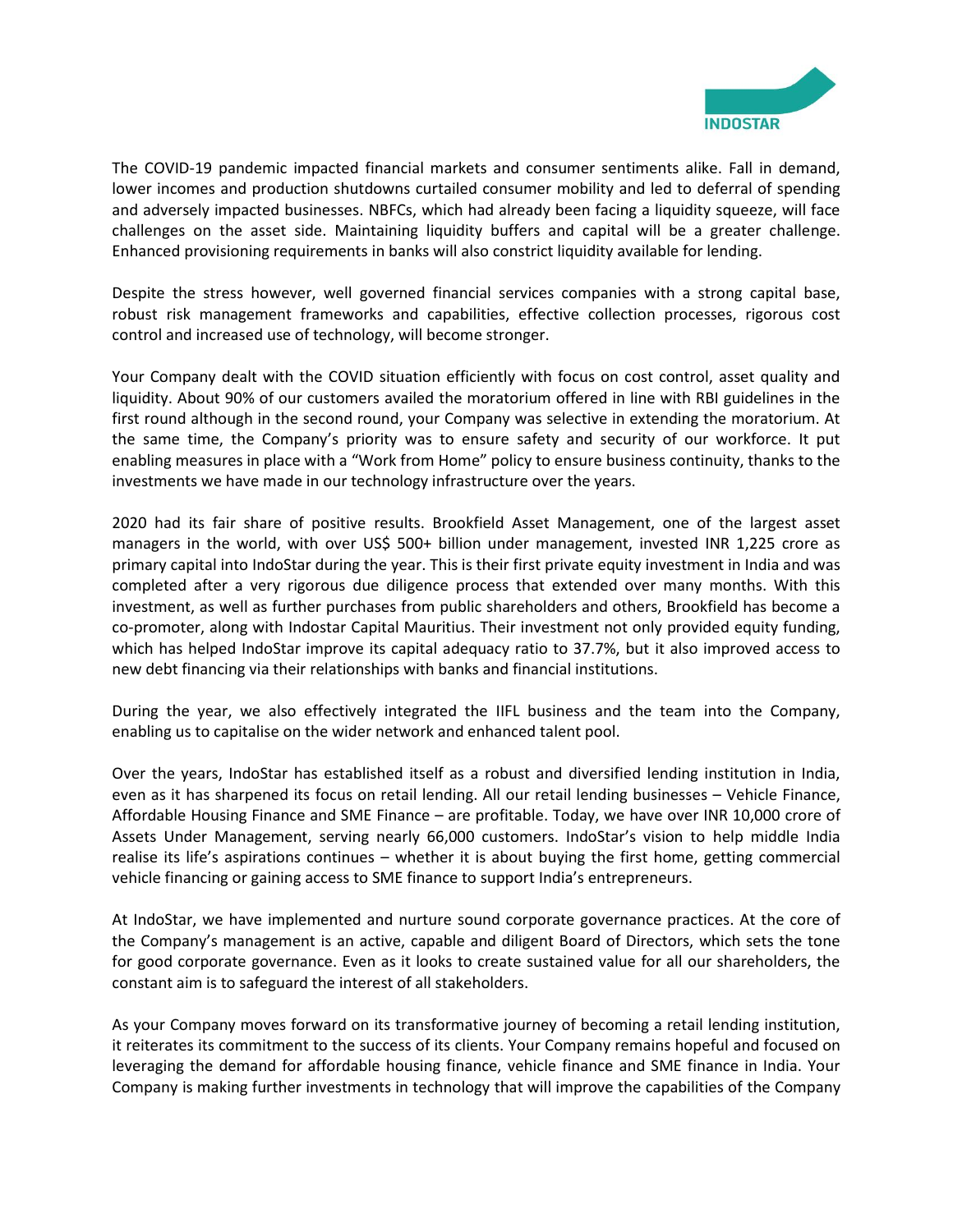

to remain an agile and process-driven Company, that is well positioned to capture growth opportunities in the years ahead.

Led by the fundamentals of integrity, commitment to performance and innovation, IndoStar is today poised to enter a new growth trajectory. Your Company stands firm in its promise to build a sustainable business, deliver value to all its stakeholders and serve India's vibrant economy.

Before proceeding further with the business of the meeting, I wish to inform the Members that the facility for remote e-voting on the resolutions set out in the AGM Notice was provided to the Members of the Company whose names appeared in the records of the Company as on the cut-off date – which is September 17, 2020. The remote e-voting period commenced on Monday, September 21, 2020 at 09:00 a.m. and ended on Wednesday, September 23, 2020 at 05:00 p.m.

Members present and participating in the Meeting who have not cast their vote through remote evoting facility can cast their vote through the e-voting system provided by CDSL which is now open for voting and will close after 15 minutes from the time of closure of this meeting. In case members face any difficulty, they may reach out on the helpline numbers provided in the AGM Notice.

Mr. Mukesh Siroya, from M Siroya & Co., Practicing Company Secretaries has been appointed as the Scrutinizer to conduct and scrutinize the e-voting process.

### **PROCEEDINGS WITH RESPECT TO FORMAL AGENDA OF THE AGM**

I now proceed with formal agenda as set out in the AGM Notice. I take up

#### **Resolution No. 1:**

**To receive, consider and adopt:** 

- **i. the audited standalone financial statements of the Company for the financial year ended March 31, 2020, along with the report(s) of the Board of Directors and the Auditors thereon; and**
- **ii. the audited consolidated financial statements of the Company for the financial year ended March 31, 2020 and the report of the Auditors thereon.**

*The Financial Statements of the Company including the consolidated financial statements for the financial year ended March 31, 2020 including the reports of Board of Directors and Auditors have already been provided to the members.*

#### **Resolution No. 2:**

**To confirm Interim Dividend paid on equity shares of the Company for the financial year ended March 31, 2020.**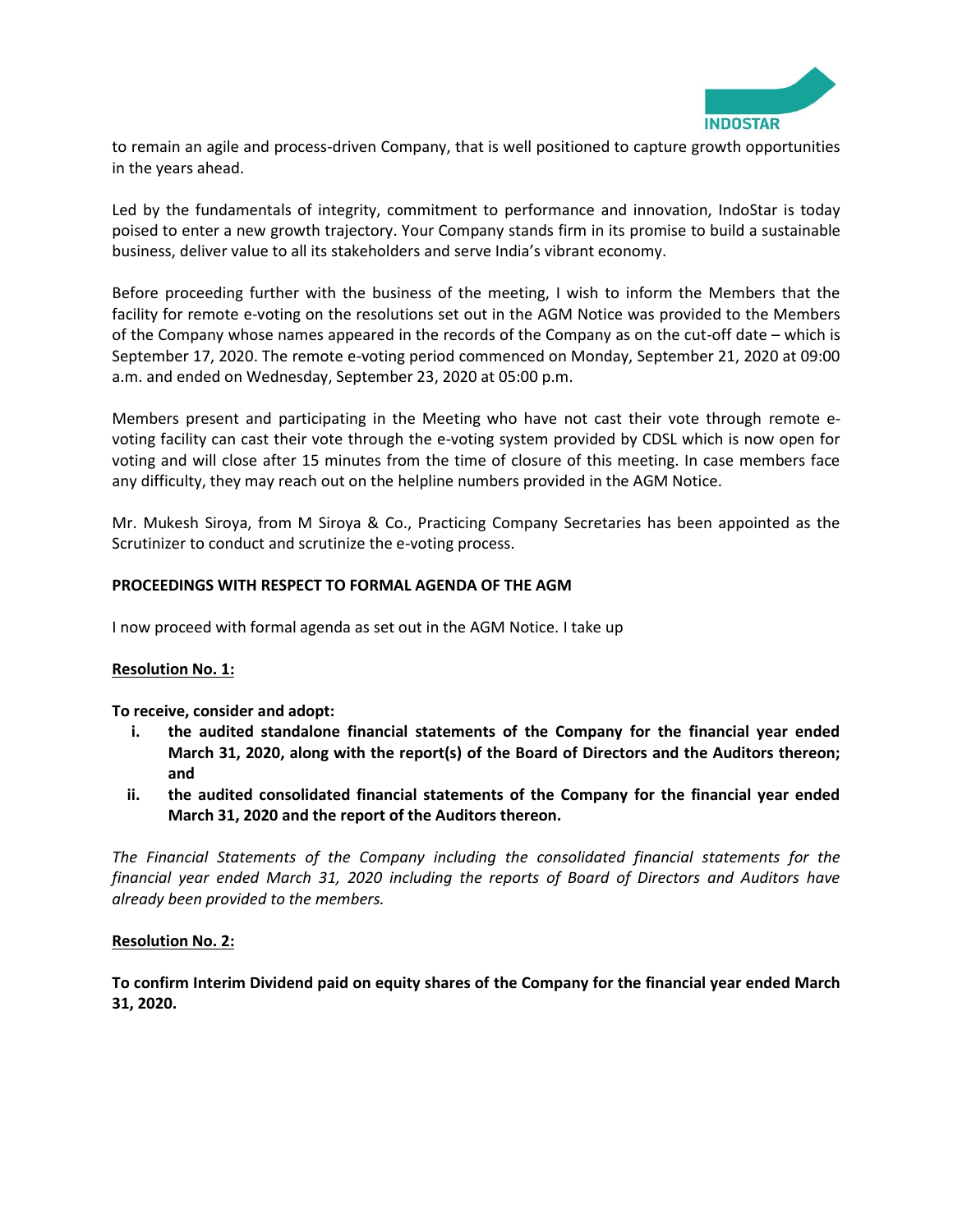

### **Resolution No. 3:**

**To appoint a Director in place of Mr. Dhanpal Jhaveri, who retires by rotation and, being eligible, offers himself for re-appointment.**

*Members are requested to note that a brief profile of Mr. Dhanpal Jhaveri is annexed to the AGM Notice for your reference.* 

#### **Resolution No. 4:**

**To appoint Deloitte Haskins & Sells LLP, Chartered Accountants, as the Statutory Auditors of the Company to hold office for a period of five years i.e. from the conclusion of the 11th Annual General Meeting of the Company till the conclusion of the 16th Annual General Meeting of the Company and to fix their remuneration.** 

*Members are requested to note that the tenor of S. R. Batliboi & Co. LLP as Statutory Auditors of the Company expires on the conclusion of the 11th Annual General Meeting of the Company.*

*Considering various parameters including audit approach, experience and knowledge in the financial services sector, it is proposed to appoint Deloitte Haskins & Sells LLP, Chartered Accountants (ICAI Firm Registration Number 117366W/W-100018), as the Statutory Auditors of the Company for a period of 5 years i.e. from the conclusion of 11th Annual General Meeting till the conclusion of 16th Annual General Meeting of the Company.*

*Members are requested to note that a brief profile of Deloitte Haskins & Sells LLP together with remuneration proposed is mentioned in the explanatory statement to the AGM Notice.* 

#### **Resolution No. 5:**

**Re-appointment of Mr. Aditya Joshi (DIN: 08684627) as a Non – Executive Non-Independent Director of the Company** 

#### **Resolution No. 6:**

**Re-appointment of Mr. Sridhar Rengan (DIN: 03139082) as a Non – Executive Non-Independent Director of the Company** 

#### **Resolution No. 7:**

# **Re-appointment of Mr. Vibhor Talreja (DIN: 08768297) as a Non – Executive Non-Independent Director of the Company**

*Members are requested to note that a written notice in terms of the provisions of Section 160 of the Companies Act, 2013 has been received from a Member proposing the candidature of Mr. Aditya Joshi, Mr. Sridhar Rengan and Mr. Vibhor Talreja as a Non-Executive Non-Independent Directors on the Board of Directors of the Company.*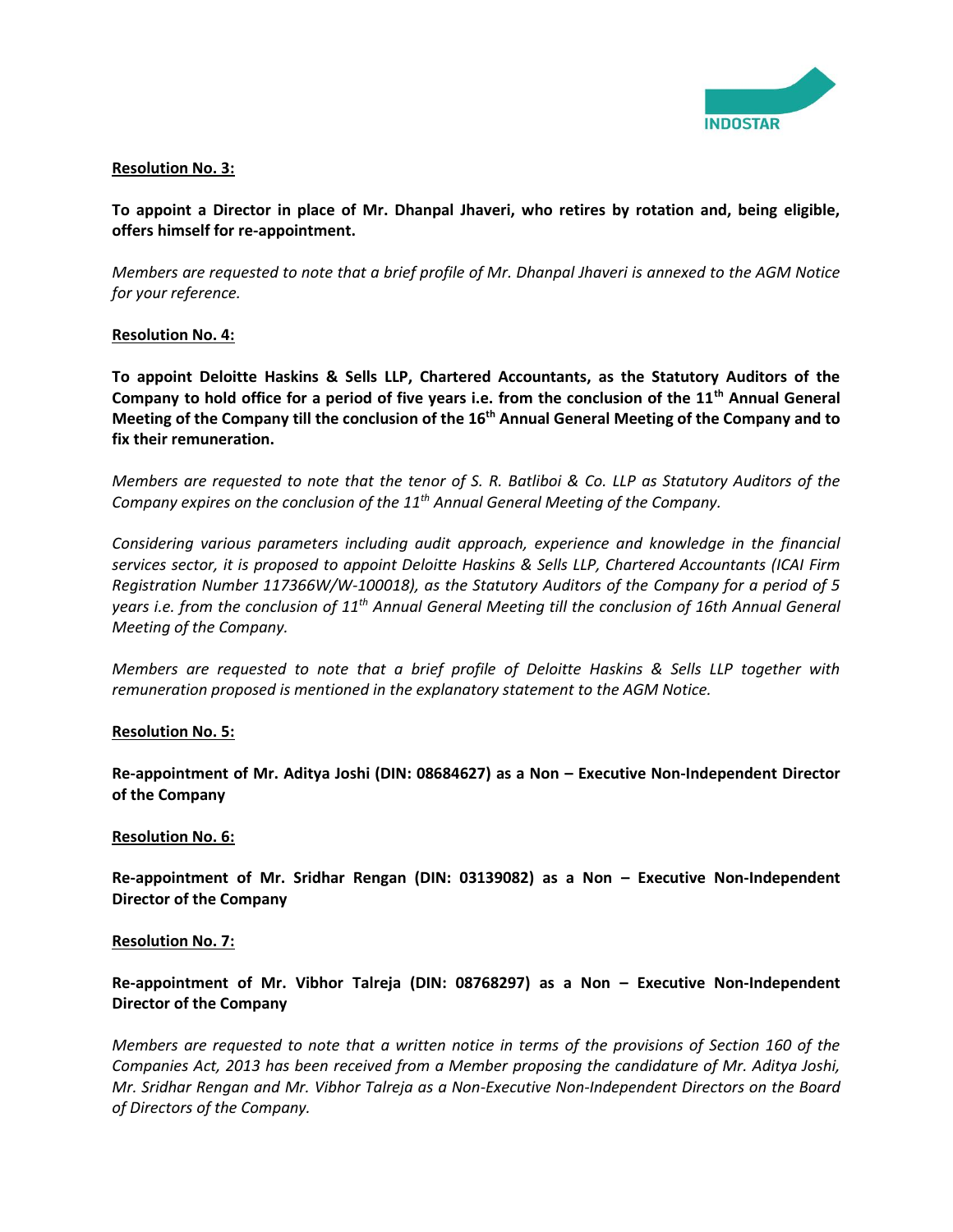

*Members are requested to note that a brief profile(s) of Mr. Joshi, Mr. Rengan and Mr. Talreja, are annexed to the AGM Notice for your reference.* 

### **Resolution No. 8:**

# **Issue of Non-Convertible Debentures (NCDs) upto INR 10,000 crore under private placement during a period of 1 year**

*In terms of Section 42 of the Companies Act, 2013 and to enable the Company to raise funds by way of issuance of NCDs, the special resolution for issue and allotment of NCDs upto INR10,000 crore, during a period of 1 year from the date of this resolution, is recommended to the Members for their consideration and approval.*

### **Resolution No. 9:**

# **Payment of commission to Non-Executive Independent Directors of the Company for a period of five years, commencing from financial year 2020-21**

*Considering the vast experience and expertise of Non-Executive Independent Directors in their respective fields, devotion of considerable time for the Company's business operations, particularly in respect of vital and strategic business decisions, resolution for payment of commission, in addition to sitting fees and other reimbursement payable, to the Non-Executive Independent Directors of the Company every financial year, for a period of five financial years, commencing from financial year 2020-21, is recommended to the members for their consideration and approval.* 

# **Resolution No. 10:**

# **Policy on Loans to Employees of the Company and its Subsidiaries**

*Attracting and retaining high quality talent is critical to the long-term success of the Company and grant of loans to employees will be an effective tool for attracting and retaining the employees. Members are requested to note that employees including managing director and whole-time director, can be beneficiaries under the Policy on Loans to Employees and in terms of Section 185(3)(a)(ii) of the Act, resolution for adoption of Policy on Loan to Employees of the Company and its Subsidiaries, is recommended to the members for their consideration and approval.*

*Broad features of the Policy are mentioned in the Explanatory Statement annexed to the AGM Notice.*

#### **Resolution No. 11:**

**Waiver of recovery of excess Managerial Remuneration paid to Mr. R. Sridhar, Executive Vice-Chairman & Chief Executive Officer of the Company**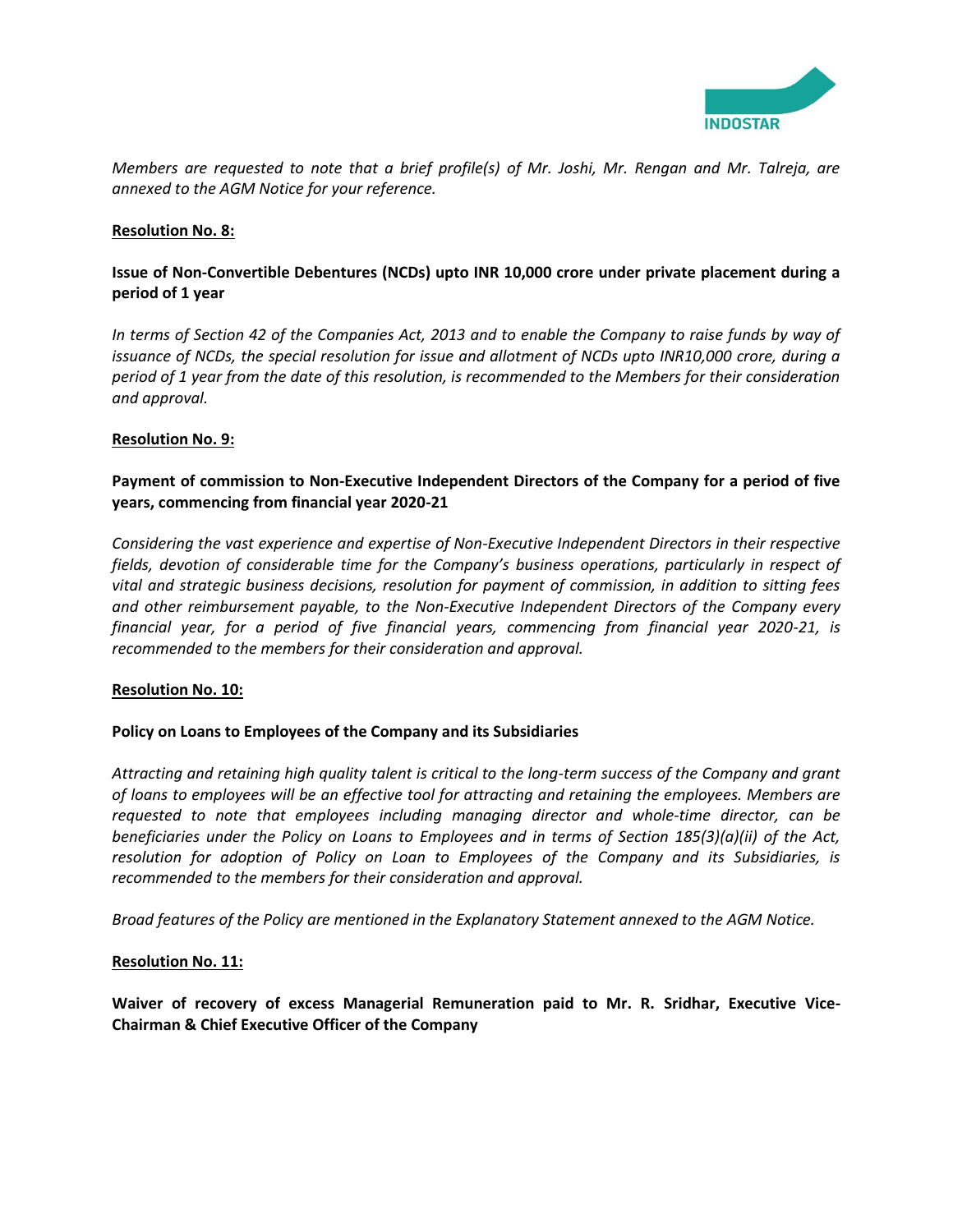

# **Resolution No. 12:**

# *Waiver of recovery of excess Managerial Remuneration paid to Mr. Shailesh Shirali, Former Whole Time Director of the Company*

*Members are requested to note the Company recorded a loss for financial year ended March 31, 2020, as a result of which the remuneration paid to Mr. R. Sridhar and Mr. Shailesh Shirali for financial year ended March 31, 2020 exceeded the limits prescribed under the Companies Act, 2013. In terms of Section 197, sub-section 10 of the Companies Act, 2013, resolution for waiver of recovery of excess remuneration paid to Mr. Sridhar and Mr. Shirali for financial year ended March 31, 2020, is recommended to the members for their consideration and approval.*

### **Resolution No. 13:**

### *Contract executed with Mr. R Sridhar, Whole Time Director of the Company*

### *Rationale:*

*In recognition of valuable services granted by Mr. Sridhar towards business of the Company and his key*  role in concluding strategic deals which prepared the Company for its next phase of growth, the Board of *Directors subject to the approval of the Members of the Company executed a new Management Contract with Mr. Sridhar, Whole-Time Director, in supersession of earlier Letter of Appointment / Employment. Material terms of the Management Contract are mentioned in the Explanatory Statement annexed to the AGM Notice. The Management Contract is recommended for approval of Members of the Company.*

#### **Resolution No. 14:**

*Amendment of IndoStar ESOP Plan 2012*

**Resolution No. 15:**

*Amendment of IndoStar ESOP Plan 2016*

**Resolution No. 16:**

*Amendment of IndoStar ESOP Plan 2016 - II*

**Resolution No. 17:**

*Amendment of IndoStar ESOP Plan 2017* 

**Resolution No. 18:**

*Amendment of IndoStar ESOP Plan 2018*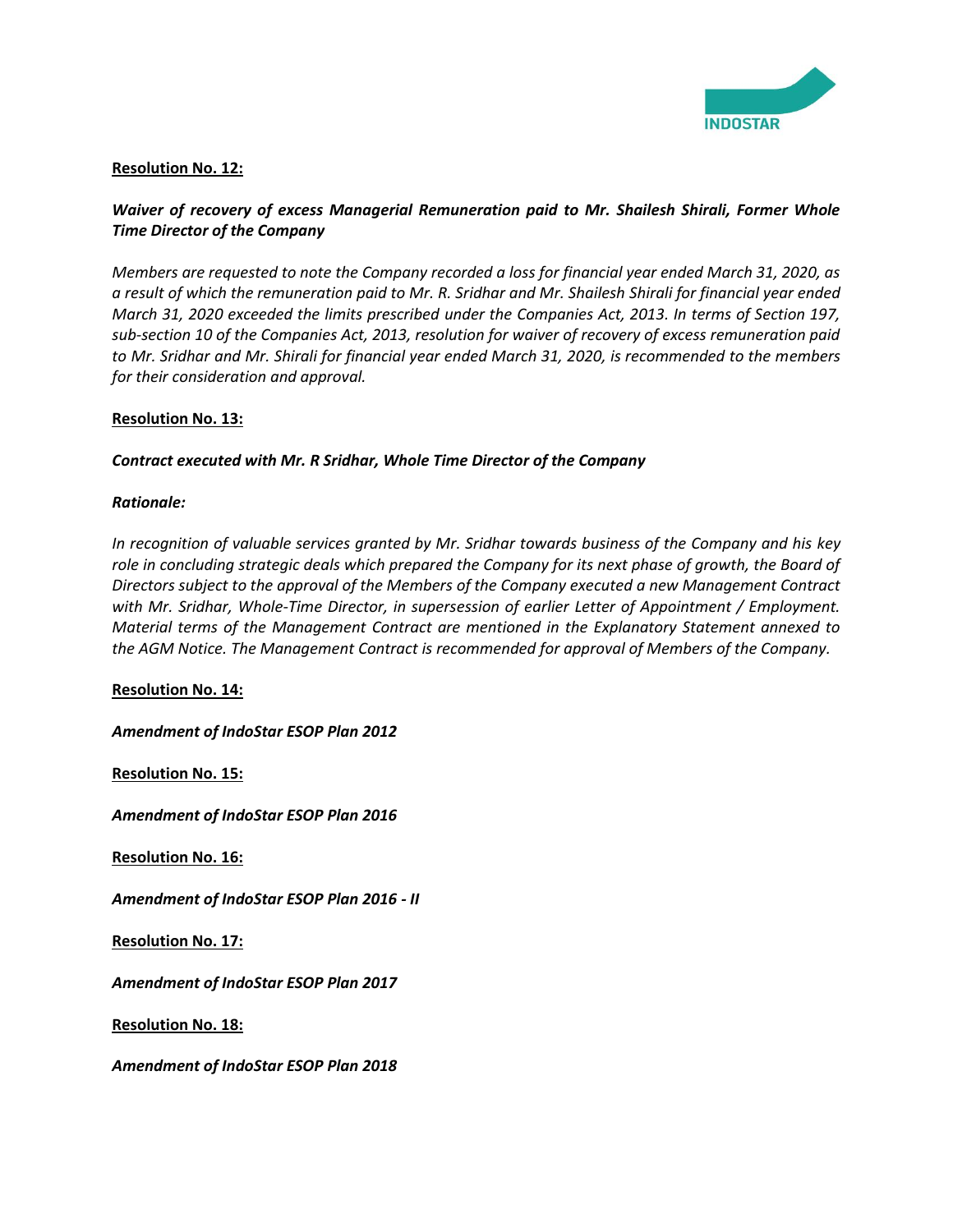

### **Resolution No. 19:**

# *Amended IndoStar ESOP Plan(S) - Grant of Options to the Eligible Employees of Subsidiary Companies / Holding Company*

*Members are requested to note that in order to enable the Nomination & Remuneration Committee to decide appropriate vesting of options over a period as may be necessary in accordance with the performance of employees of the Company, the Board of Directors of the Company, subject to the approval of Members of the Company, amended the IndoStar ESOP Plan 2012, ESOP Plan 2016, ESOP Plan 2016 - II, ESOP Plan 2017 and ESOP Plan 2018 (collectively the "ESOP Plans") by deleting the maximum period of five (5) years within which options should vest with option grantees.* 

*Members are further requested to note that the proposed amendment(s) to ESOP Plans will not detrimental / prejudicial to the interests of option holders and shall be implemented for new grants, except unless specifically agreed to by the respective option grantee. The amended ESOP plans shall also be eligible for grant of options to employees of the subsidiary companies and / or the holding company and / or any other entities as allowed under applicable laws.*

*Brief description of the ESOP Plans together with necessary disclosures is mentioned in the Explanatory Statement annexed to the AGM Notice. The Amended ESOP Plans are recommended for approval of Members of the Company.*

# **Resolution No. 20:**

# *Adoption of Restated Articles of Association of the Company*

*Members are requested to note that in that in order to give effect to the provisions of the shareholders' agreement, as amended, executed with BCP V Multiple Holdings Pte. Ltd. and Indostar Capital, and to record the understanding of parties to the shareholders' agreement, special resolution for alteration of articles of association ("AOA") of the Company by adopting a new set of articles of association divided into (i) PART A – existing AOA of the Company; and (ii) PART B – new set of Articles of Association aligned with the provisions of the shareholders' agreement is recommended to the Members for their consideration and approval.*

**---------------------------------------------------------------------------------------------------------------**

Moving forward, please note that queries raised by Members via email(s) *inter-alia* in connection with resolutions set out in the AGM Notice, were replied to their satisfaction. The Company has not received any requests from Members to speak during the AGM.

Members who have still not voted on resolutions are requested cast their vote on CDSL e-voting system which will be available for the next 15 minutes by clicking on the EVSN no., next to the live streaming link inside your e-voting login on [www.evotingindia.com.](http://www.evotingindia.com/) The detailed process of voting is mentioned in the AGM Notice. In case members face any difficulty, they may reach out on the helpline numbers provided in the AGM Notice.